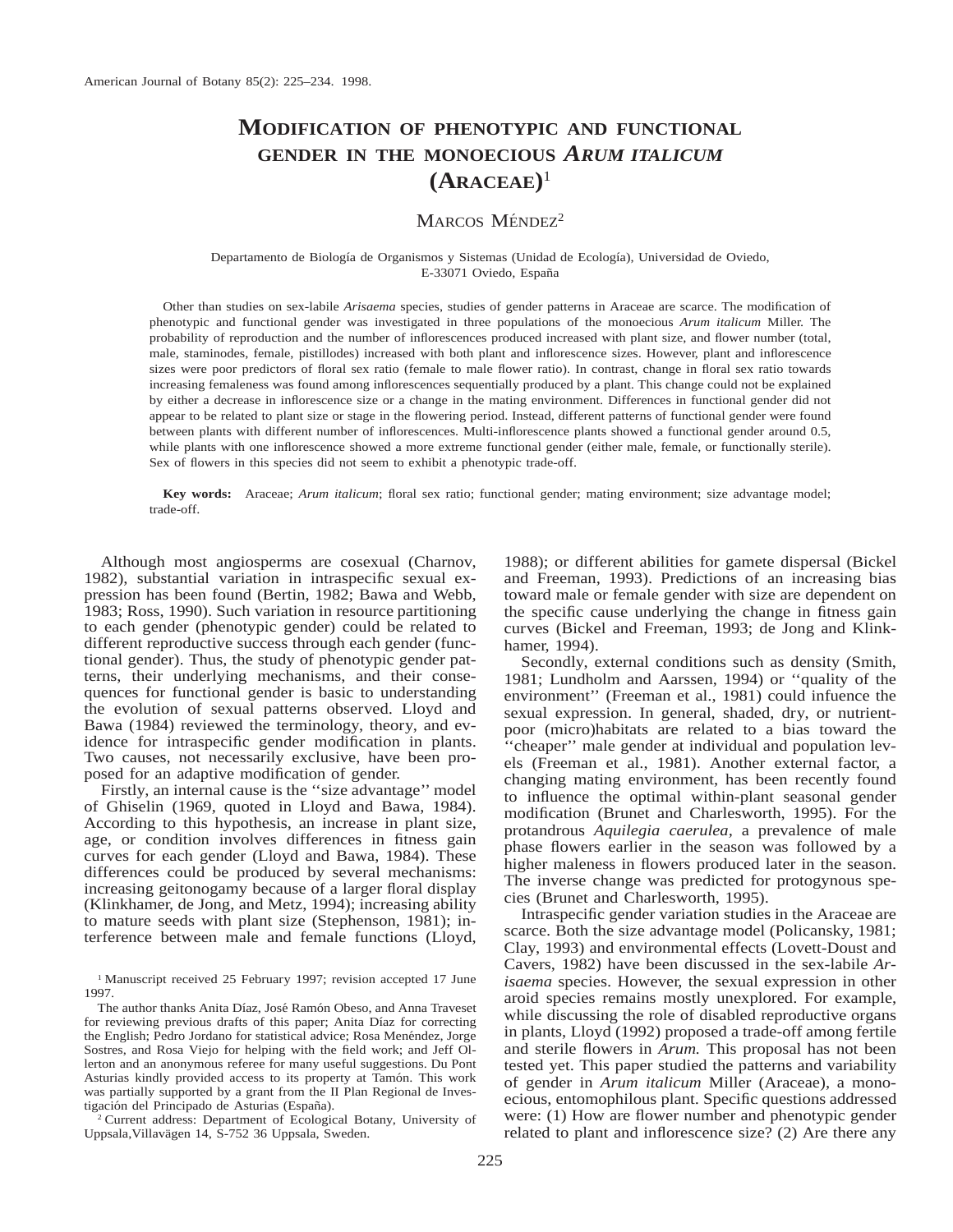

Fig. 1. Inflorescence of *Arum italicum.* The lower portion of the spathe has been removed to show the arrangement of the different types of flowers on the spadix. Bar  $= 1$  cm.

modifications in flower number and phenotypic gender among inflorescences sequentially produced by a plant? (3) Is flower number linked by trade-offs between sexes? (4) How is the functional gender related to phenotypic gender patterns?

### MATERIALS AND METHODS

*Plant species*—*Arum italicum* is an herbaceous, perennial geophyte mainly distributed in southern Europe, although reaching the British islands and the Black Sea (Boyce, 1993). In the study area (province of Asturias, northern Spain), this species is common in riparian forests, hedgerows, roadsides and other wet, shaded, disturbed, lowland habitats. Details about the seasonal growth cycle, perennation organ, and vegetative propagation of this species are given in Méndez and Obeso (1993).

Unisexual flowers in this species are very simple and arranged on a linear axis called a spadix (Fig. 1). Aside from unisexual whorls of fertile flowers, two groups of bristle-like sterile flowers are present: pistillodes (sterile female flowers) and staminodes (sterile male flowers). A full description of both flowers and spadices in the genus *Arum* is given by Boyce (1993). A big, green bract (the spathe) surrounds the inflorescence axis. Usually, 1–3 inflorescences are sequentially produced by fertile plants, separated by a lapse of 2–6 wk. Inflorescences are not preformed the previous year but, if multi-inflorescence plants are dissected at the beginning of the flowering period, inflorescences in different developmental stages can be seen.

In this study, the inflorescence was considered as the unit of analysis because it is a highly integrated structure, functionally analogous to a protogynous flower (Grayum, 1990). It acts as a trap, attracting and deceiving small Diptera (Dafni, 1984) in two phases. On the first day of anthesis (D day) female flowers are receptive and Diptera are attracted and trapped. Sterile flowers play a role at this moment, limiting the trapping to insects of the right size (Boyce, 1993) and hindering the escape of insects trapped (Proctor and Yeo, 1973; Faegri and van der Pijl, 1979; Boyce, 1993). On the second day of anthesis  $(D+1)$  day) male flowers become functional and Diptera leave the inflorescence after being covered with pollen. *Arum italicum* does not self-fertilize (personal observation). Pollination in this and other few more *Arum* species has been reviewed by Proctor and Yeo (1973), Faegri and van der Pijl (1979), Lack and Díaz (1991), and Boyce (1993).

*Study sites and variables measured*—Three sites were studied in 1994: (1) 122 plants were tagged at Ablaneda (43°30'N, 5°54'W; 130 m above sea level [a.s.l.]), a roadside colonized by ruderal forbs and grasses, *Rubus* sp., and *Salix atrocinerea*; (2) 67 plants were planted in an experimental population at Avilés (43°31'N, 5°54'W; 40 m a.s.l.) with rich soil, to use them in several experiments (for details about the provenance of plants of this population see Méndez, 1997); and (3) 39 plants were tagged at Tamón (43°31'N, 5°52'W; 45 m a.s.l.), a riparian forest with *Alnus glutinosa, Corylus avellana,* and few understory plants (*Dryopteris* sp., *Mercurialis perennis,* and *Hedera helix*). Until and after the flowering period, populations were visited every week (Avilés) or every other week (Ablaneda and Tamón). During flowering, Ablaneda and Avilés plants were visited daily and Tamón plants were visited once a week. Inflorescences infected by an unidentified pathogen were excluded from analyses. The definitive sample sizes are shown in the Results section.

Plant size was estimated as the dry mass of leaves produced. Leaves of each plant were collected when abscised. A few leaves in Avilés were missed before collection. In such cases, the missing value was substituted by the mean mass of remaining leaves. This correction was not used when the number of leaves missed exceeded two. Inflorescence size was estimated as dry mass of the spathe. This measurement was highly related to the inflorescence mass ( $r = 0.86$ , df = 1, 18,  $P \leq$ 0.0001) in a separate sample. Spathes were harvested after anthesis  $(D+2)$  day). Removal of this structure could impair the resorption of nutrients or carbon (Ashman, 1994). However, the spathe decays soon after blooming and is usually grazed by slugs and snails (personal observation). Thus, it had to be collected inmediately in order to avoid biomass losses. Leaves and spathes were oven-dried at  $60^{\circ}$  C for a week and weighed to the nearest 0.01 g.

During the flowering period (February-June), inflorescences produced by each plant were noted, and male and female flowers, staminodes, and pistillodes were counted. Sometimes, herbivores ate male flowers, staminodes, or pistillodes before they were counted. In such cases, the proportion of flowers eaten was estimated at sight and used together with the number of flowers remaining to estimate total flower number. This procedure was too inexact and thus avoided when flowers lost exceeded three-fifths of the total. Inflorescence herbivory affected mostly the Ablaneda population.

*Phenotypic and functional gender*—Phenotypic gender was calculated as the female/male flower ratio for each inflorescence (equivalent to floral sex ratio of other authors, e.g., Sutherland, 1986). Functional gender should be ideally obtained by considering paternity of seeds produced (Snow and Lewis, 1993). In this study, an indirect estimate of functional gender, *G*, was calculated for the inflorescences of Avilés, following the formulae given by Lloyd (1980b) and Devlin and Stephenson (1987). Details known on the pollination dynamics in this population were included in order to give as much realism as possible to this estimate. The formula used was  $G = F_i/[F_i + F_s(M/M_{tot})]$  where  $F_i$ is the number of fruits initiated by the focal inflorescence,  $F<sub>s</sub>$  is the number of fruits potentially sired by the focal inflorescence during its male phase (i.e., number of fruits initiated by remaining inflorescences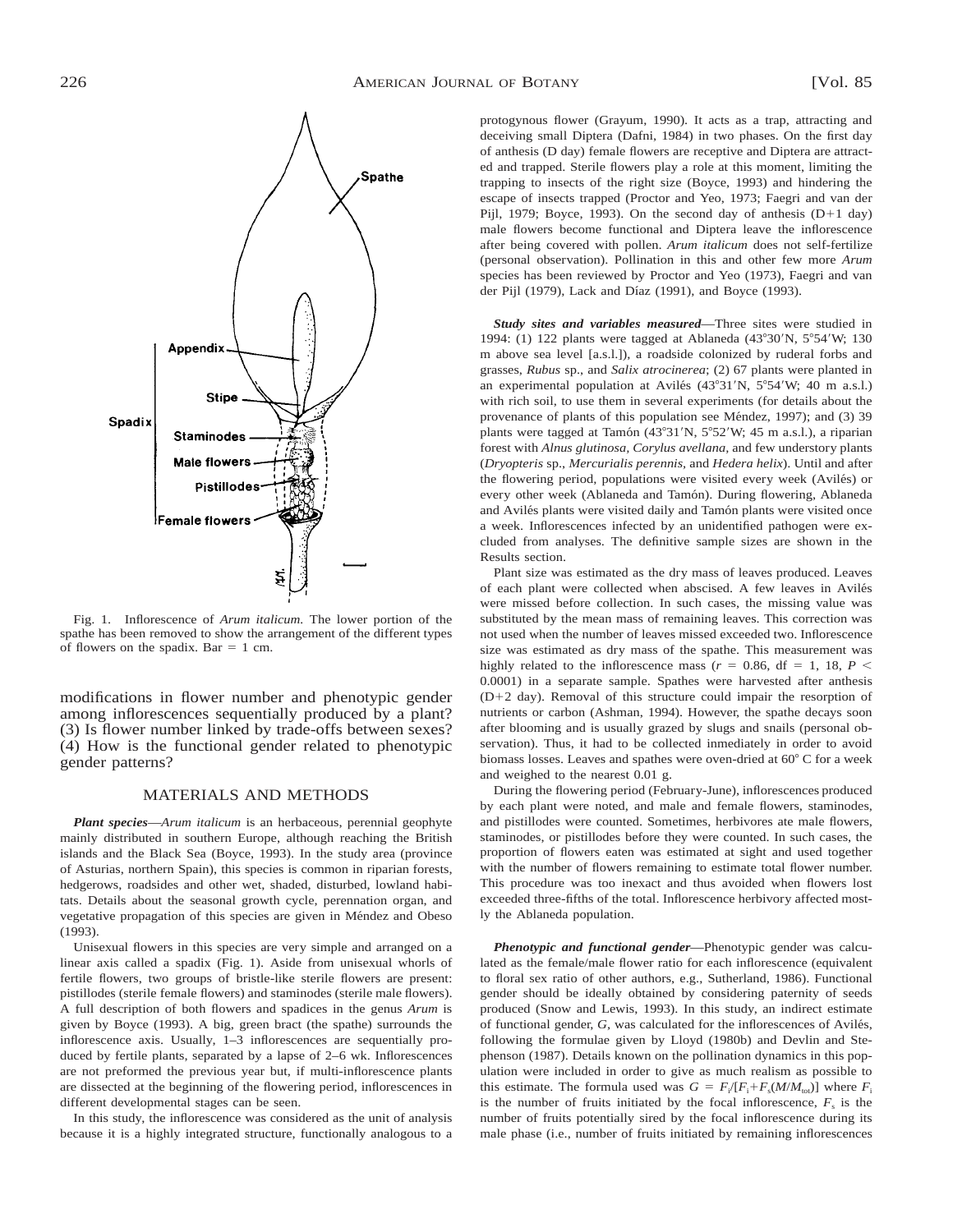| TABLE 1. |                                                                                                                                  |  | Relationships between plant size (grams of dry mass of leaves produced) and inflorescence or flower production in three populations of                   |  |
|----------|----------------------------------------------------------------------------------------------------------------------------------|--|----------------------------------------------------------------------------------------------------------------------------------------------------------|--|
|          |                                                                                                                                  |  | Arum italicum: (A) mean $\pm$ 1 SD (sample size) plant size for plants with 0–4 inflorescences (within columns, means followed by different              |  |
|          |                                                                                                                                  |  | letters were significantly different in the SNK test), (B) $R^2$ (all relationships were positive), sample size (N), and significance (P) of regressions |  |
|          | between plant size and size (spathe mass) of first inflorescence produced, flower production, and floral sex ratio. <sup>a</sup> |  |                                                                                                                                                          |  |

| Variable                |                     | Ablaneda                |                  |       | Avilés <sup>b</sup>    |                  | Tamón <sup>b</sup>    |                        |                  |  |
|-------------------------|---------------------|-------------------------|------------------|-------|------------------------|------------------|-----------------------|------------------------|------------------|--|
| A)                      |                     |                         |                  |       |                        |                  |                       |                        |                  |  |
| Zero inflorescences     |                     | nd                      |                  |       | nd                     |                  |                       | $0.91 \pm 0.60$ (6) A  |                  |  |
| One inflorescence       |                     | $3.25 \pm 2.04$ (5) A   |                  |       | $2.93 \pm 0.79$ (15) A |                  |                       | $1.96 \pm 1.17$ (32) B |                  |  |
| Two inflorescences      |                     | $5.30 \pm 3.41$ (10) AB |                  |       | $6.02 \pm 2.47$ (17) B |                  |                       | nd                     |                  |  |
| Three inflorescences    |                     | $9.09 \pm 4.84$ (6) B   |                  |       | $6.35 \pm 1.37(3)$     |                  | nd                    |                        |                  |  |
| Four inflorescences     |                     | $33.24 \pm 0.00(1)$     |                  |       | $8.81 \pm 0.00$ (1)    |                  | nd                    |                        |                  |  |
| <b>ANOVA</b> results    | $F_{2.18} = 3.764*$ |                         |                  |       | $F_{1,30} = 27.071***$ |                  | $F_{1,37} = 12.476**$ |                        |                  |  |
|                         | $R^2$               | $\boldsymbol{N}$        | $\boldsymbol{P}$ | $R^2$ | $\boldsymbol{N}$       | $\boldsymbol{P}$ | $R^2$                 | $\boldsymbol{N}$       | $\boldsymbol{P}$ |  |
| B)                      |                     |                         |                  |       |                        |                  |                       |                        |                  |  |
| Spathe mass             | 0.81                | 22                      | ****             | 0.47  | 36                     | ****             | 0.88                  | 30                     | ****             |  |
| Total flower no.        | 0.18                | 13                      | ns               | 0.38  | 33                     | ***              | 0.23                  | 29                     | **               |  |
| Total staminode no.     | 0.08                | 14                      | ns               | 0.32  | 34                     | ***              | 0.00                  | 29                     | ns               |  |
| Total female flower no. | 0.47                | 18                      | **               | 0.38  | 35                     | ***              | 0.21                  | 31                     | **               |  |
| Total pistillode no.    | 0.17                | 13                      | ns               | 0.30  | 34                     | ***              | 0.29                  | 31                     | **               |  |
| Floral sex ratio        | 0.10                | 15                      | ns               | 0.00  | 34                     | ns               | 0.04                  | 31                     | ns               |  |

a ns  $P > 0.05$ ;  $* P < 0.05$ ;  $* P < 0.01$ ;  $* * P < 0.001$ ,  $* * * P < 0.0001$ ; nd no data.

<sup>b</sup> Log-transformed data to analysis in part A.

in the population during the male phase of the focal inflorescence), *M* is the number of male flowers of the focal inflorescence, and  $M_{\text{tot}}$  is the total number of functional male flowers present during the male phase of the focal inflorescence (obtained from data on anthesis date of each inflorescence; range: 0–6 anthesis per day). This index ranges from 0 (exclusively male) to 1 (exclusively female). Inflorescences failing to both initiate and potentially sire fruits were considered functionally sterile.

The functional gender of plants was calculated according to Devlin and Stephenson (1987) as the sum, across all inflorescences produced, of fruits initiated and potentially sired:

$$
G = \Sigma(F_i) / \Sigma(F_i) + \Sigma[F_s(M/M_{\text{tot}})].
$$

Number of fruits initiated was chosen as a measure of reproductive success because in Avilés, an experiment was performed that affected infructescence maturation (Méndez, 1996) and thus a measure based on fruits or seeds matured would be biased. In this site, fruit and infructescence abortion was low in control plants, making the use of fruits initiated appropiate as surrogate of reproductive success. Estimates based on gametes (ovules, pollen) were not used because it was not possible to calculate them with certainty.

Two measures of functional gender, *G,* differing in the length of male phase (and thus, in the values of  $F_s$ , and  $M_{\text{tot}}$ ), were used.  $G_1$  considered only the  $D+1$  day as the functional male period of inflorescences. This is the logical expectation based on the pollination system of this species

TABLE 2.  $R^2$  (bold for negative relationships), sample size (*N*), and significance (*P*) of regressions of inflorescence size (spathe mass) vs. flower production or floral sex ratio in three populations of *A. italicum,* as a function of number of inflorescences produced and their order of production.<sup>a</sup>

|              | Inflorescence number |                  |                  |       |                  |                  |       |                  |                  |       |                  |                  |       |                  |                  |       |                   |                  |       |                  |                  |
|--------------|----------------------|------------------|------------------|-------|------------------|------------------|-------|------------------|------------------|-------|------------------|------------------|-------|------------------|------------------|-------|-------------------|------------------|-------|------------------|------------------|
| Population   |                      | Overall          |                  |       | One              |                  |       | Two<br>(first)   |                  |       | Two<br>(second)  |                  |       | Three<br>(first) |                  |       | Three<br>(second) |                  |       | Three<br>(third) |                  |
| and variable | $R^2$                | $\boldsymbol{N}$ | $\boldsymbol{P}$ | $R^2$ | $\boldsymbol{N}$ | $\boldsymbol{P}$ | $R^2$ | $\boldsymbol{N}$ | $\boldsymbol{P}$ | $R^2$ | $\boldsymbol{N}$ | $\boldsymbol{P}$ | $R^2$ | $\boldsymbol{N}$ | $\boldsymbol{P}$ | $R^2$ | $\boldsymbol{N}$  | $\boldsymbol{P}$ | $R^2$ | $\boldsymbol{N}$ | $\boldsymbol{P}$ |
| Ablaneda     |                      |                  |                  |       |                  |                  |       |                  |                  |       |                  |                  |       |                  |                  |       |                   |                  |       |                  |                  |
| Male         | 0.12                 | 146              | ****             | 0.33  | 33               | ***              | 0.01  | 38               | ns               | 0.01  | 34               | ns               | 0.07  | 15               | ns               | 0.04  |                   | ns               | 0.04  | 11               | ns               |
| Staminodes   | 0.00                 | 155              | ns.              | 0.07  | 38               | ns               | 0.07  | 39               | ns               | 0.19  | 36               | **               | 0.00  | 15               | ns               | 0.00  | 13                | ns               | 0.05  | 13               | ns               |
| Female       | 0.25                 | 161              | ****             | 0.42  | 39               | ****             | 0.18  | 40               | **               | 0.09  | 36               | ns.              | 0.06  | 15               | ns               | 0.00  | 14                | ns               | 0.00  | 13               | ns               |
| Pistillodes  | 0.09                 | 147              | ***              | 0.06  | 36               | ns               | 0.07  | 39               | ns               | 0.03  | 33               | ns.              | 0.00  | 14               | ns               | 0.08  | 11                | ns               | 0.23  | 11               | ns               |
| Sex ratio    | 0.04                 | 146              | *                | 0.04  | 33               | ns               | 0.08  | 38               | ns               | 0.20  | 34               | **               | 0.00  | 15               | ns               | 0.06  | 11                | ns               | 0.03  | 11               | <sub>ns</sub>    |
| Avilés       |                      |                  |                  |       |                  |                  |       |                  |                  |       |                  |                  |       |                  |                  |       |                   |                  |       |                  |                  |
| Male         | 0.13                 | 64               | **               | 0.15  | 16               | ns               | 0.25  | 18               | *                | 0.00  | 17               | ns               |       |                  |                  |       |                   |                  |       |                  |                  |
| Staminodes   | 0.00                 | 64               | ns               | 0.02  | 16               | ns               | 0.00  | 18               | ns               | 0.03  | 17               | ns               |       |                  |                  |       |                   |                  |       |                  |                  |
| Female       | 0.08                 | 65               | *                | 0.35  | 17               | *                | 0.20  | 18               | ns               | 0.00  | 17               | ns               |       |                  |                  |       |                   |                  |       |                  |                  |
| Pistillodes  | 0.04                 | 64               | ns               | 0.15  | 17               | ns               | 0.02  | 18               | ns               | 0.04  | 17               | ns               |       |                  |                  |       |                   |                  |       |                  |                  |
| Sex ratio    | 0.00                 | 64               | ns               | 0.17  | 16               | ns               | 0.00  | 18               | ns               | 0.00  | 17               | ns               |       |                  |                  |       |                   |                  |       |                  |                  |
| Tamón        |                      |                  |                  |       |                  |                  |       |                  |                  |       |                  |                  |       |                  |                  |       |                   |                  |       |                  |                  |
| Male         | 0.30                 | 30               | **               | 0.30  | 30               | **               |       | nd               |                  |       | nd               |                  |       | nd               |                  |       | nd                |                  |       | nd               |                  |
| Staminodes   | 0.03                 | 29               | ns               | 0.03  | 29               | ns               |       | nd               |                  |       | nd               |                  |       | nd               |                  |       | nd                |                  |       | nd               |                  |
| Female       | 0.23                 | 30               | **               | 0.23  | 30               | **               |       | nd               |                  |       | nd               |                  |       | nd               |                  |       | nd                |                  |       | nd               |                  |
| Pistillodes  | 0.28                 | 30               | **               | 0.28  | 30               | **               |       | nd               |                  |       | nd               |                  |       | nd               |                  |       | nd                |                  |       | nd               |                  |
| Sex ratio    | 0.02                 | 30               | ns               | 0.02  | 30               | ns               |       | nd               |                  |       | nd               |                  |       | nd               |                  |       | nd                |                  |       | nd               |                  |

<sup>a</sup> ns  $P > 0.05$ ;  ${}^*P < 0.05$ ;  ${}^{**}P < 0.01$ ;  ${}^{***}P < 0.001$ ;  ${}^{***}P < 0.0001$ ; -- not computed; nd no data.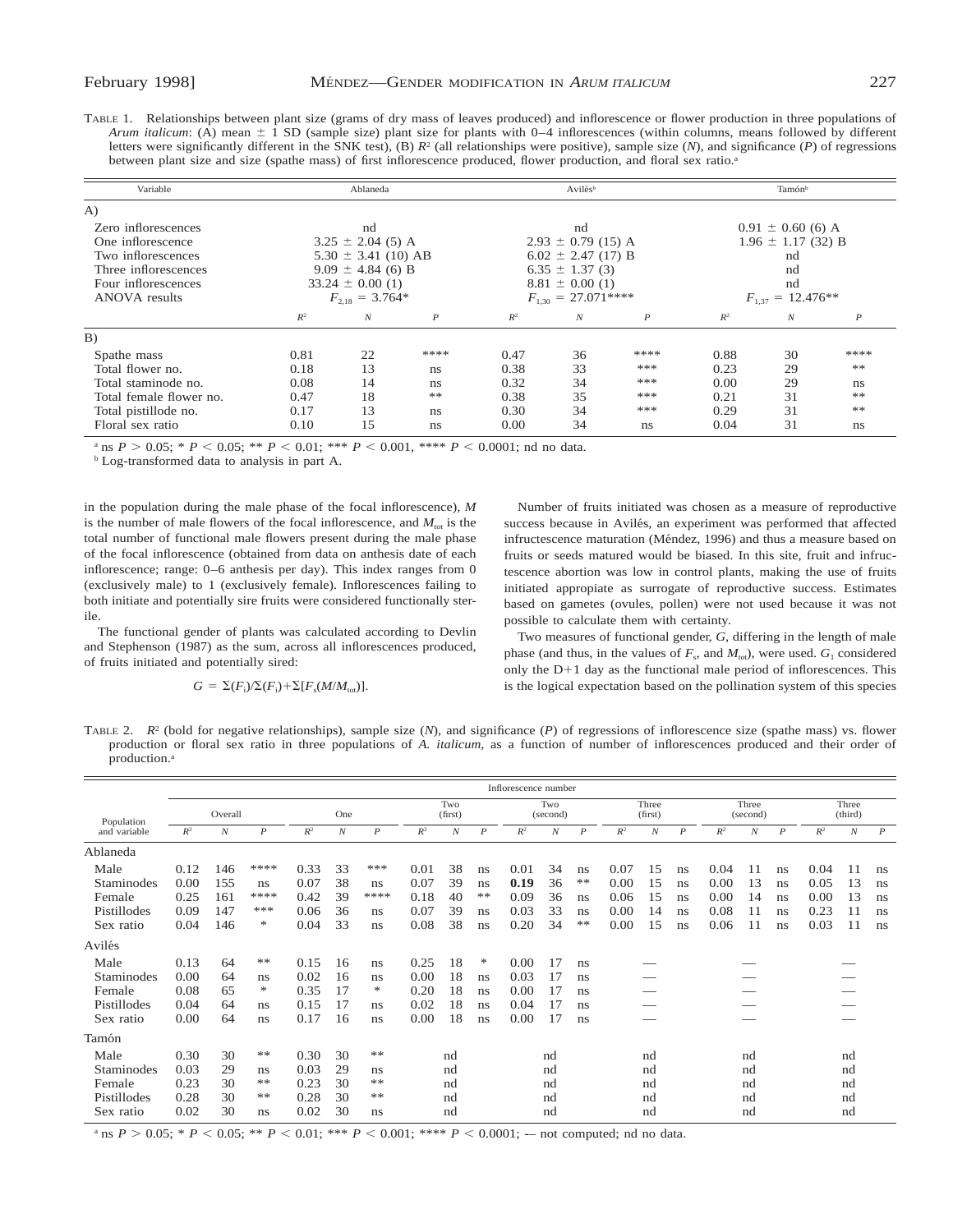TABLE 3. Mean  $\pm$  1 SD (sample size) value of inflorescence traits in one-inflorescence plants of *A. italicum*, in three populations. For each variable, the second row shows the ANOVA results of the interpopulation comparison. Means followed by different letters were significantly different in the SNK test.<sup>a</sup>

| Ablaneda                | Avilés                                        | Tamón                                                                                                                   |
|-------------------------|-----------------------------------------------|-------------------------------------------------------------------------------------------------------------------------|
| $0.57 \pm 0.35$ (39) A  | $0.58 \pm 0.20$ (17) B                        | $0.29 \pm 0.17$ (30) C                                                                                                  |
| $143 \pm 32$ (33) A     | $118 \pm 25$ (16) B                           | $123 \pm 24$ (31) B                                                                                                     |
| $65 \pm 18$ (38) A      | $64 \pm 17$ (16) A                            | $58 \pm 13$ (29) A                                                                                                      |
| $64 \pm 15$ (39) A      | $48 \pm 10$ (17) B                            | $63 \pm 18$ (31) C                                                                                                      |
| $17 \pm 5$ (36) A       | $16 \pm 7$ (17) A                             | $16 \pm 6$ (31) A                                                                                                       |
| $0.45 \pm 0.10$ (33) AB | $0.41 \pm 0.08$ (16) A<br>$F_{277} = 5.014**$ | $0.51 \pm 0.13$ (31) BC                                                                                                 |
|                         |                                               | $F_{2.83} = 20.131***$<br>$F_{277} = 6.236**$<br>$F_{2.80} = 1.480$ ns<br>$F_{2.84} = 6.600**$<br>$F_{2.81} = 0.286$ ns |

a ns  $P > 0.05$ ; \*\*  $P < 0.01$ ; \*\*\*\*  $P < 0.0001$ .

<sup>b</sup> Analysis carried out on log-transformed data.

as described above. In addition,  $G_3$  considered an inflorescence exporting pollen from  $D+1$  to  $D+3$  d (3 d).  $G_3$  was used because of the observation of inflorescences being pollinated on days without pollen donor inflorescences in Avilés (Méndez, 1996). This could indicate pollen carry-over in the population (other alternatives are considered in the Discussion).

*Statistical analyses*—The relationships of number of flowers and floral sex ratio with plant and inflorescence sizes were studied using regression analysis. Trade-offs among types of flowers were studied by means of correlation analysis.

Differences in size, flower number, or floral sex ratio between populations or between plants within populations were tested using ANO-VAs and a posteriori Student-Newman-Keuls (SNK) tests. If required, data were log transformed to achieve normality and homogeneity of variances. Differences in size, flower number, or floral sex ratio between inflorescences sequentially produced by a plant were tested using a *t* test for paired samples, after testing normality of the difference between each pair of values (Zar, 1984).

To remove the effect of size, two methods were used. ANCOVAs using spathe mass as the covariate were used in comparisons between populations or plants. The interaction between covariate and treatment was tested using the MANOVA procedure in SPSS (Hull and Nie, 1981). Residuals of a regression between flower number or floral sex ratio and the spathe mass were used in *t* tests for paired samples for removing the effect of the inflorescence size in within-plant analyses. Except where otherwise indicated, data are showed as means  $\pm$  1 SD.

#### RESULTS

*Size and phenotypic gender*—*Relationships with plant size*—The number of inflorescences produced increased with plant size in all populations studied (Table 1A). The size of the first inflorescence produced, measured as its spathe mass, also increased with plant size in all populations studied (Table 1B).

In general, the number of flowers produced per plant also increased with plant size in all populations (Table 1B), although the percentage of variance explained was not very high  $(\leq 48\%)$ . The relationships between plant size and number of sterile flowers produced were weaker or nonsignificant (Table 1B), excepting pistillodes in Tamón.

In Avilés, all significant relationships between plant size and flower number became nonsignificant when regressions were performed taking separately plants with 1–2 inflorescences (all  $P > 0.346$ ). Thus, the flower number increased in discrete steps with the inflorescence number in this population. No analyses were possible in Ablaneda because of the small sample size. In Tamón, all reproductive plants produced one inflorescence.

Floral sex ratio was not related to plant size in any population studied (Table 1B). In addition, differences in overall floral sex ratio between plants with different number of inflorescences were nonsignificant both in Avilés (one vs. two inflorescences:  $0.4\overline{1} \pm 0.08$ ,  $N = 16$  and  $0.46 \pm 0.08$ ,  $N = 17$ ;  $F_{1, 31} = 2.574$ ,  $P = 0.119$ ) and in Ablaneda (one vs. two vs. three inflorescences:  $0.45 \pm$ 0.10,  $N = 33$ , 0.47  $\pm$  0.07,  $N = 29$  and 0.52  $\pm$  0.07, *N*  $= 6; F_{2, 65} = 1.561, P = 0.218.$ 

*Relationships with inflorescence size*—Overall, inflorescence size was positively related to the number of flowers (Table 2). Again, the percentage of variance explained was low  $(\leq 30\%)$ . Relationships of inflorescence size with sterile flowers were nonsignificant (Table 2), except for that of pistillodes in Ablaneda and Tamón.

For Ablaneda and Avilés, most significant relationships between inflorescence size and flower number became nonsignificant when data were analyzed by considering inflorescences in their order of production (Table 2). However, some exceptions to this trend were found. In one-inflorescence plants, an increase in the variance explained was found for female flowers (in both sites) and male flowers (Ablaneda). A significant negative relationship was found for staminodes in the second inflorescence of two-inflorescence plants of the Ablaneda population (Table 2).

ANCOVAs showed no significant difference (all  $P >$ 0.329) in slope between regressions of male and female flowers with inflorescence size for Avilés and Tamón. However, in Ablaneda these differences were almost significant for the overall data and for the first inflorescence of two-inflorescence plants ( $P > 0.052$  and  $P > 0.073$ , respectively).

The relationships between floral sex ratio and inflorescence size were nonsignificant in Avilés and Tamón (Table 2). This relationship was positive for the overall data set and for the second inflorescence of two-inflorescence plants in Ablaneda (Table 2).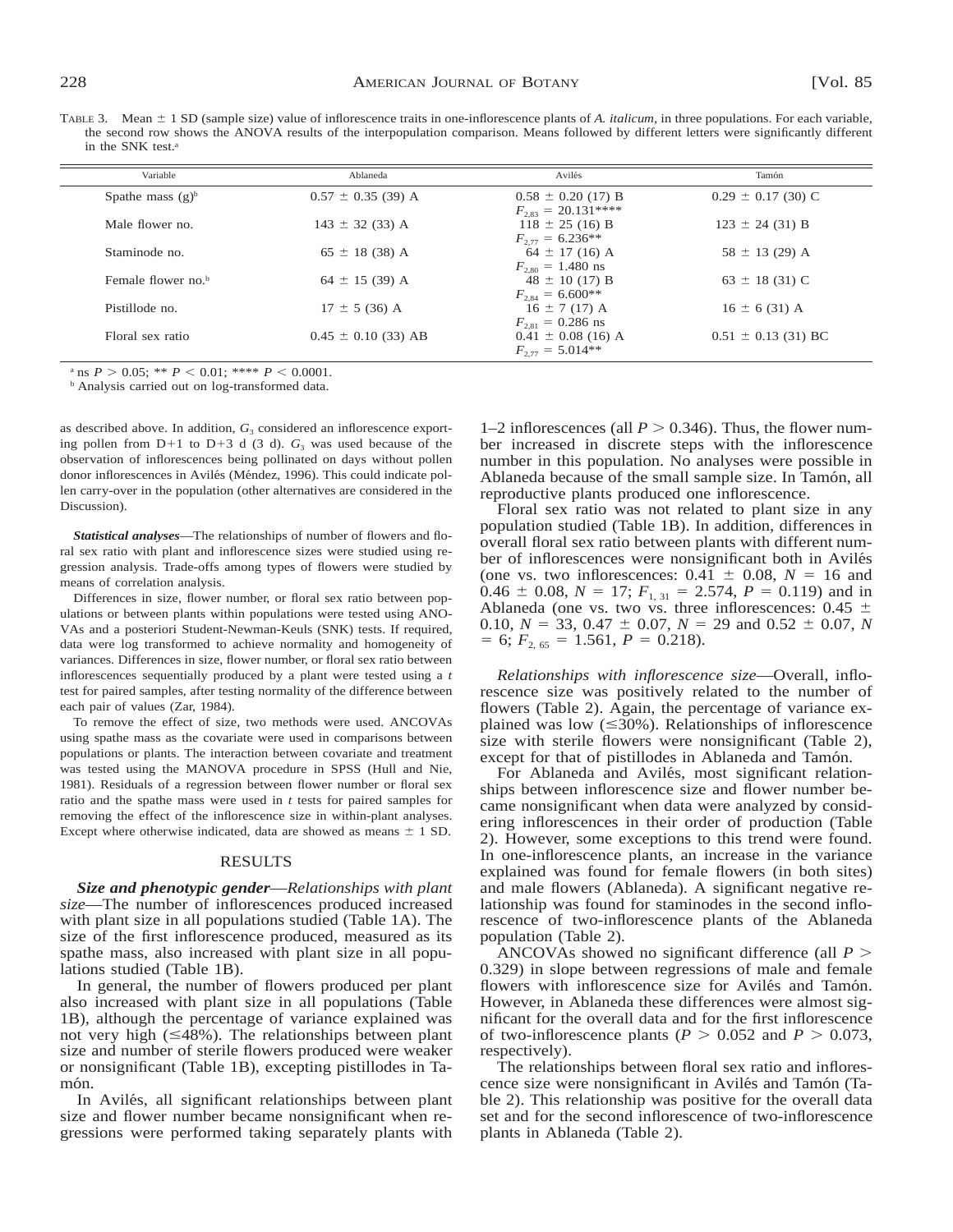

NUMBER AND ORDER OF INFLORESCENCES PRODUCED

*Differences between populations*—Between-population comparisons were limited to plants with one inflorescence. Significant differences between populations were found in mean spathe mass (Table 3). Spathes were biggest in Avilés and smallest in Tamón (Table 3). Male and female flower numbers were highest in Ablaneda (Table 3). All comparisons between populations involving sterile flowers were nonsignificant (Table 3). Floral sex ratio decreased in the order Tamón  $>$  Ablaneda  $>$ Avilés (Table 3).

Similar results were obtained when the effect of inflorescence size was removed using ANCOVA (results not shown). The effect of the spathe mass covariate was significant ( $P < 0.001$ ) in all cases. The covariate X population interaction was significant  $(P < 0.05)$  only for pistillode number.

*Temporal trends in flower production and floral sex ratio*—Inflorescences sequentially produced by a plant showed a decrease in spathe mass (Fig. 2A). In Ablaneda, this decrease was significant for the last inflorescence in both plants with two and three inflorescences (Table 4). However, in Avilés this decrease was nonsignificant in two-inflorescence plants (Table 4). Plants with three inflorescences were too scarce to perform any analysis.

In the case of the two-inflorescence plants of Ablaneda, all flower types decreased in number from the first to the last inflorescence produced (Fig. 2B, Table 4). Plants with three inflorescences showed the same general trend, but it was only significant for male flower number and pistillodes (Fig. 2B, Table 4). In Avilés, the mean number of staminodes and female flowers were higher in the second inflorescence produced (Fig. 2B, Table 4). Remaining types of flowers did not significantly vary in number among succesive inflorescences (Fig. 2B, Table 4).

For plants with two inflorescences, similar results were obtained after removing the effect of the inflorescence size, excepting female flowers in Ablaneda (Table 4). However, all tests became nonsignificant for three-inflorescence plants (Table 4).

In Ablaneda, the floral sex ratio significantly increased in the second inflorescence produced by two-inflorescence plants (Fig. 2C, Table 4). The same trend was found for three-inflorescence plants, but the increase was nonsignificant (Table 4). In Avilés, the floral sex ratio significantly increased from the first to the second inflorescence produced (Fig. 2C, Table 4). In all cases, similar results were obtained when the effect of the inflorescence size was removed (Table 4).

*Trade-offs between flower types*—At the three sites, significant correlations among flower types were positive (Table 5). In addition, the correlations for number of flowers of the same type among inflorescences sequen-

<sup>←</sup>

Fig. 2. Modification of inflorescence traits in inflorescences sequentially produced by plants of *A. italicum* in two populations: (A) spathe dry mass, (B) flower number (closed circles: male; open circles: staminodes; closed squares: female; open squares: pistillodes), and (C) floral sex ratio. Bars above or under each symbol indicate SE. Numbers above or below bars indicate the sample size.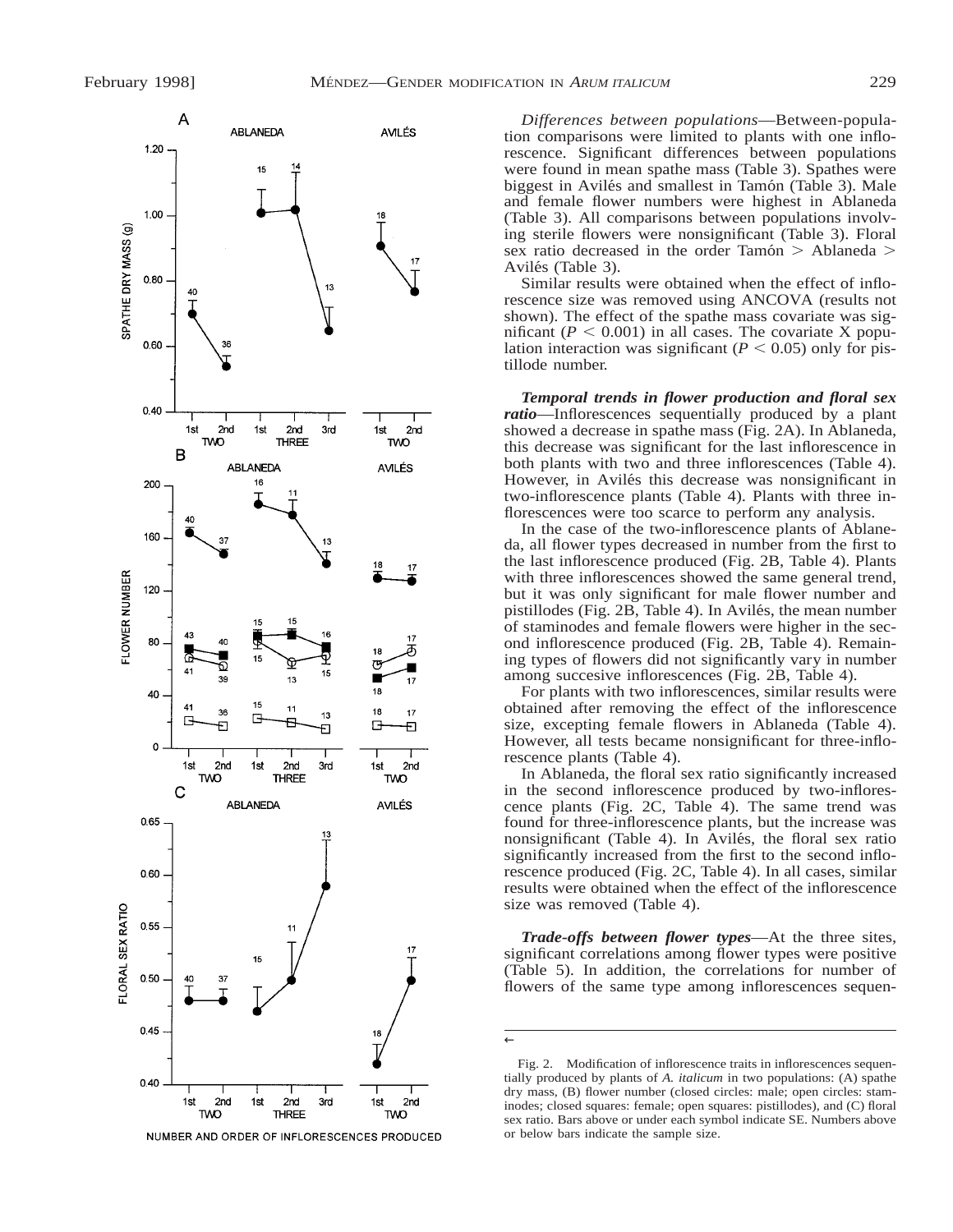TABLE 4. Results of paired *t* tests for differences in reproductive traits between the first and the last inflorescence produced by two- and threeinflorescence plants in two populations of *A. italicum.* For each flower type, data in the first row refer to original analyses and data in the second row to analyses after removing the effect of the inflorescence size.<sup>a</sup>

|                   |    |                    | Avilés           |    |                      |                  |                    |         |               |  |
|-------------------|----|--------------------|------------------|----|----------------------|------------------|--------------------|---------|---------------|--|
|                   |    | Two inflorescences |                  |    | Three inflorescences |                  | Two inflorescences |         |               |  |
| Variables         | df |                    | $\boldsymbol{P}$ | df |                      | $\boldsymbol{P}$ | df                 |         | P             |  |
| Spathe mass       | 29 | 5.46               | ***              | 8  | 5.79                 | ***              | 16                 | 2.09    | ns            |  |
| Male flower no.   | 29 | 4.84               | ***              | Q  | 4.46                 | **               | 16                 | 0.18    | ns            |  |
|                   | 29 | 4.05               | ***              | 8  | 0.47                 | ns               | 15                 | $-0.29$ | ns            |  |
| Staminode no.     | 30 | 2.52               | 冰                | Q  | 0.69                 | ns               | 16                 | $-3.34$ | **            |  |
|                   | 29 | 6.17               | ***              | 8  | $-0.59$              | ns               | 15                 | $-2.43$ | $\frac{1}{2}$ |  |
| Female flower no. | 33 | 3.41               | **               | 11 | 1.79                 | ns               | 16                 | $-3.32$ | **            |  |
|                   | 28 | 0.82               | ns               |    | 0.36                 | ns               | 15                 | $-3.45$ | $*\ast$       |  |
| Pistillode no.    | 29 | 5.79               | ***              | 8  | 3.47                 | **               | 16                 | 0.50    | ns            |  |
|                   | 25 | 4.30               | ***              |    | 1.42                 | ns               | 15                 | 0.37    | ns            |  |
| Floral sex ratio  | 28 | $-2.58$            | 冰                | 8  | $-2.24$              | ns               | 16                 | $-4.83$ | ***           |  |
|                   | 25 | $-4.62$            | ***              |    | $-0.67$              | ns               | 15                 | $-4.43$ | ***           |  |

a ns  $P > 0.05$ ; \*  $P < 0.05$ ; \*\*  $P < 0.01$ ; \*\*\*  $P < 0.001$ ; \*\*\*\*  $P < 0.0001$ .

tially produced by a plant were either positive or nonsignificant (Table 5).

*Functional gender*—For inflorescences,  $G_1$  showed a bimodal distribution, with a peak for functionally sterile inflorescences and another peak in exclusively female inflorescences (Fig. 3A).  $G_3$  showed a smoother distribution, with a third central peak for inflorescences contributing roughly equally male and female genders (Fig. 3A). Functionally sterile inflorescences predominated at the beginning and the end of the flowering period (Fig. 4). There was no significant relationship of  $G_1$  or  $G_3$  with the floral sex ratio ( $R_s = 0.149$ ,  $N = 41$ ,  $P = 0.352$  for  $G_1$ ;  $R_s = 0.030$ ,  $N = 48$ ,  $P = 0.579$  for  $G_3$ ) or with the spathe mass  $(R_s = 0.080, N = 41, P = 0.619$  for  $G_1$ ;  $R_s$  $= 0.008, N = 48, P = 0.957$  for  $G_3$ ).

Plants showed different patterns of functional gender as a function of the number of inflorescences produced. Using  $G_1$ , plants with one inflorescence were either functionally sterile or mostly female; plants with  $\geq 2$  inflorescences showed a more spread gender (Fig. 3B). Using *G*3, one-inflorescence plants were either male or near female; plants with several inflorescences showed a functional gender around 0.5 (Fig. 3B). No significant relationship was found between either  $G_1$  or  $G_3$  and plant size ( $R_s = -0.292$ ,  $N = 18$ ,  $P = 0.240$  for  $G_1$ ;  $R_s =$ 0.206,  $N = 22$ ,  $P = 0.357$  for  $G_3$ ). For two-inflorescence plants, no significant difference was found in  $G_1$  or  $G_3$ between the first and the second inflorescence produced  $(0.60 \pm 0.39, N = 13 \text{ vs. } 0.73 \pm 0.39, N = 11, F_{1,22}$ 0.524,  $P = 0.477$  for  $G_1$ ; 0.43  $\pm$  0.35,  $N = 15$  vs. 0.56  $\pm$  0.38, *N* = 12,  $F_{1, 25}$  = 0.821, *P* = 0.374 for *G*<sub>3</sub>).

TABLE 5. Correlations between the number of flowers of each type in three populations of *A. italicum.* For each population, correlations within an inflorescence are shown in the lower hemimatrix and correlations between flowers of the first and last inflorescence produced by two- and three-inflorescence plants are shown in the diagonal.  $r$  values (sample size) and significance are given.<sup>a</sup>

| Population and<br>variable | Fertile        | Sterile        | Male               | <b>Staminodes</b> | Female          | Pistillodes   |
|----------------------------|----------------|----------------|--------------------|-------------------|-----------------|---------------|
| Ablaneda                   |                |                |                    |                   |                 |               |
| Fertile                    | $0.62(42)$ *** |                |                    |                   |                 |               |
| Sterile                    | $0.50(54)$ *** | $0.79(39)$ *** |                    |                   |                 |               |
| Male                       |                |                | $0.58(39)$ ***     |                   |                 |               |
| Staminodes                 |                |                | $0.38(147)$ ***    | $0.82(41)$ ***    |                 |               |
| Female                     |                |                | $0.54$ $(152)$ *** | $0.26(161)$ **    | $0.69(46)$ ***  |               |
| Pistillodes                |                |                | $0.45(145)$ ***    | $0.18(149)*$      | $0.38(153)$ *** | $0.48(39)**$  |
| Avilés                     |                |                |                    |                   |                 |               |
| Fertile                    | $0.37(17)$ ns  |                |                    |                   |                 |               |
| Sterile                    | $0.21(18)$ ns  | $0.78(17)$ *** |                    |                   |                 |               |
| Male                       |                |                | $0.48(17)$ ns      |                   |                 |               |
| Staminodes                 |                |                | $0.03(64)$ ns      | $0.82(17)$ ***    |                 |               |
| Female                     |                |                | $0.47(64)$ ***     | $0.30(64)*$       | $0.37(17)$ ns   |               |
| Pistillodes                |                |                | $0.48(63)$ ***     | $0.03(63)$ ns     | $0.36(64)$ **   | $0.40(17)$ ns |
| Tamón                      |                |                |                    |                   |                 |               |
| Fertile                    | nd             |                |                    |                   |                 |               |
| Sterile                    | $0.60(29)$ **  | nd             |                    |                   |                 |               |
| Male                       |                |                | nd                 |                   |                 |               |
| Staminodes                 |                |                | $0.44(29)*$        | nd                |                 |               |
| Female                     |                |                | $0.56(31)$ **      | $0.26(29)$ ns     | nd              |               |
| Pistillodes                |                |                | $0.65(31)$ ***     | $0.27(29)$ ns     | $0.56(31)$ **   | nd            |

<sup>a</sup> ns  $P > 0.05$ ;  $* P < 0.05$ ;  $* P < 0.01$ ;  $* * P < 0.001$ ; -– not computed; nd no data.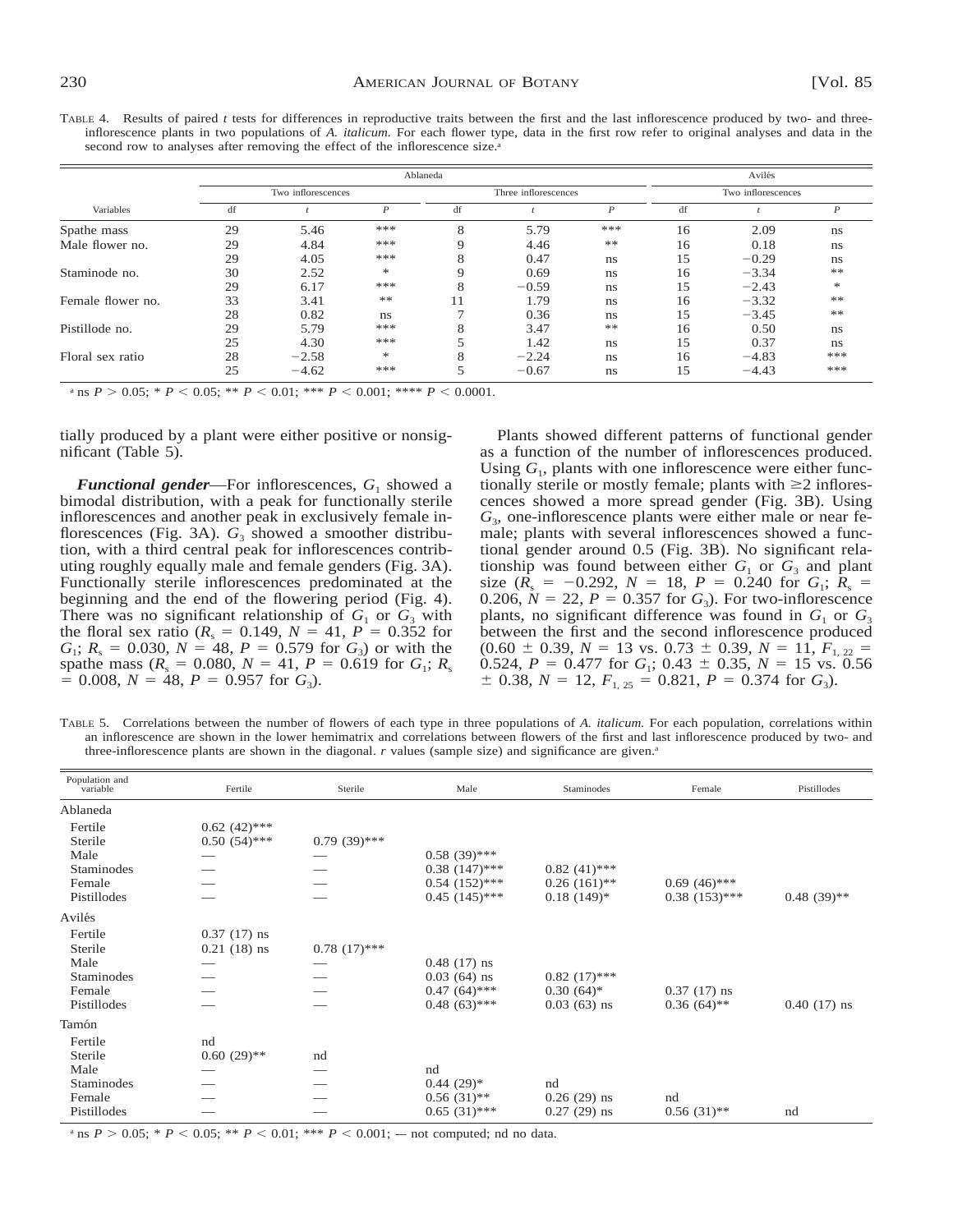

Fig. 3. Functional gender of: (A) inflorescences and (B) plants in the Avilés population (open bars: one-inflorescence plants; closed bars: multiinflorescence plants). Two gender indexes are shown,  $G_1$  and  $G_3$  (see Materials and Methods for further explanation). Excepting 0, 1, and S, marks on the *x*-axis refer to the upper value of the intervale. S: functionally sterile.

## DISCUSSION

*Plant size, reproduction, and phenotypic gender*— Plant size is involved in several phases of reproduction. First, it can determine the probabilities of reproduction (Lacey, 1986). Secondly, it may influence the number of inflorescences or flowers produced (Chaplin and Walker, 1982) and the proportion of resources allocated to reproduction (Samson and Werk, 1986). Finally, it can influence the gender (de Jong and Klinkhamer, 1994). Both the probability of reproduction and the inflorescence and flower number were size dependent in *Arum italicum* (Méndez and Obeso, 1993; present study). However, the increase in flower number seemed to be mainly related to the inflorescence production and its relationship with plant size was not very strong. The same situation seems to occur in other *Arum* species. In *Arum maculatum,* no relationship was found between the number of mature, sagittate leaves and female flower number per inflores-

cence (Jeff Ollerton, Nene College, UK, personal communication).

Size-dependent changes in phenotypic gender have been found in several monoecious species (Burd and Allen, 1988; Fox, 1993). For anemophilous plants, maleness is positively related to plant size; for entomophilous plants, femaleness is related to higher plant size (Bickel and Freeman, 1993). In *Arisaema dracontium* and *A. triphyllum,* femaleness increased with plant size (Policansky, 1981; Lovett-Doust and Cavers, 1982; Clay, 1993). Clay (1993, Fig. 2) proposed four mechanisms for this increase based on different variation of male and female flower number with increases in plant size. *Arisaema dracontium* showed a decrease in male flower number with plant size and an increase in female flower number (Clay, 1993). In *Arum italicum,* both male and female flower number increased with plant and inflorescence size. Although in Ablaneda phenotypic femaleness was allometrically related to inflorescence size, in general both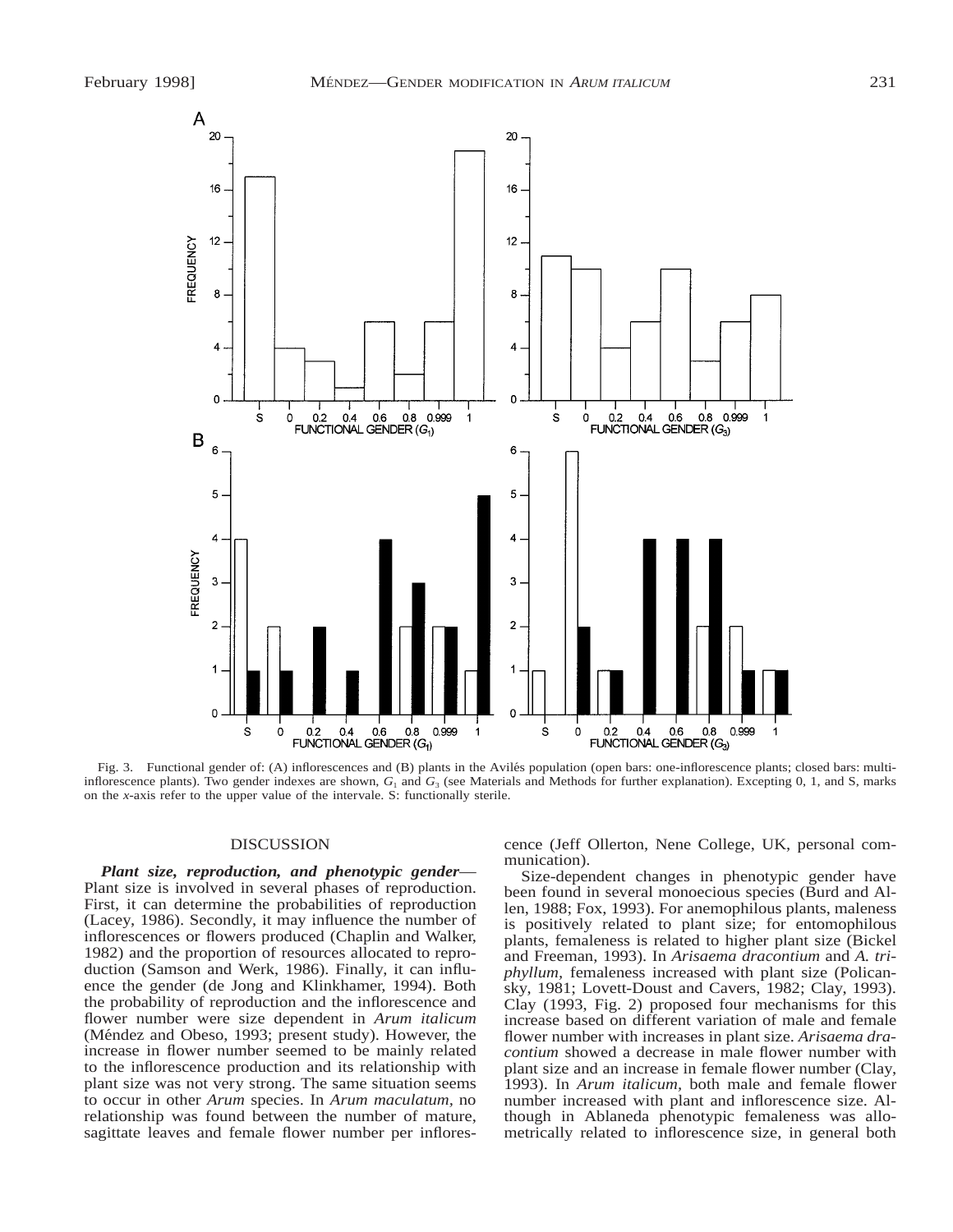

Fig. 4. Functional gender of inflorescences of *A. italicum* in the Aviles population as a function of their phenological order: (A)  $G<sub>1</sub>$ , (B) *G*3. Open circles indicate functionally sterile inflorescences.

plant and inflorescence sizes were poorly related to gender modification in the populations studied.

*Modification of phenotypic gender in Arum italicum*—Nevertheless, gender variation was found in *A. italicum.* First, there were differences among populations in the floral sex ratio. These differences were independent of plant or inflorescence size. No environmental variable was measured in this work, so further analysis of these patterns was not possible.

Second, a modification of gender was found among successive inflorescences within a plant. This modification showed certain plasticity, involving either an increase or a decrease in flower number in different populations. Within-plant gender variation has been found for several hermaphroditic species, either toward a higher maleness (Bawa and Webb, 1983) or toward a higher femaleness (Mossop, Macnair, and Robertson, 1994). The monoecious *Zizania palustris* showed a trend toward a higher femaleness (Goldman, 1991). An allometric relationship between inflorescence size and flower number did not fully explain this modification in *Arum italicum.*

Two hypotheses could explain the modification in phenotypic gender of successive inflorescences in a plant. First, the decrease in inflorescence size found here and in other species (Goldman, 1991; Ashman and Baker, 1992; Mossop, Macnair, and Robertson, 1994) could be associated with the sequential adjustment of reproductive allocation caused by a progressive depletion of resources (Lloyd, 1980a). If earlier inflorescences limit the resources available for later ones, a modification in gender toward increased maleness could be adaptive. However, the trend toward a higher femaleness seems paradoxical because the female function is usually considered more expensive (Freeman et al., 1981). The second hypothesis is that a variation in mating environment could alter the prospects of success by means of one or another gender (Brunet and Charlesworth, 1995). The modification of gender in *A. italicum* agreed with predictions for protogynous species. However, no correlation was found between functional gender and phenology. Such a correlation could occur in other populations or years, but at present no data are available on this subject. Thus, generalization is not possible.

*Functional gender*—Theory usually predicts that smaller plants should be functionally male (Charnov, 1982; Pickering and Ash, 1993; see, however, Ackerly and Jasienski, 1990). This is due to a lower availability of resources for seed production (Stephenson, 1981) or, in species that produce few flowers, to the unpredictability of pollination (Pickering and Ash, 1993). In *A. italicum,* no modification of functional gender was found with plant size. The relationship with plant size was only indirect, mediated by the number of inflorescences produced. One-inflorescence plants showed a specialization in one gender, while multi-inflorescence plants showed, on average, an even representation by both genders. This favors the hypothesis of a higher unpredictability of pollination for plants with only one inflorescence. In addition, this unpredictability could influence the lack of relationship among phenotypic and functional gender (Devlin and Stephenson, 1987). The use of an indirect estimate of functional gender could also influence the lack of correlation.

Differences between  $G_1$  and  $G_3$  as functional gender indexes were apparent. They are useful as a conceptual model to examine the consequences of pollen carry-over. The main effect of calculating  $G_3$  was an increase of male success and a decrease of functionally sterile inflorescences, and it seems to indicate a benefit of a higher synchronization of flowering at the population level. Pollen carry-over could be achieved by means of a higher longevity of pollen or by means of a gradual escape of pollinators. However, trinucleate pollen of genus *Arum* (Grayum, 1990) is associated with a fast loss of viability (Dafni, 1992). In Avilés, a gradual escape of pollinators was not possible because the spathe was removed on the  $D+2$  day. Although the isolation of the population of Avilés was high, the possibility of arrival of pollen from outside of the population cannot be ruled out as an al-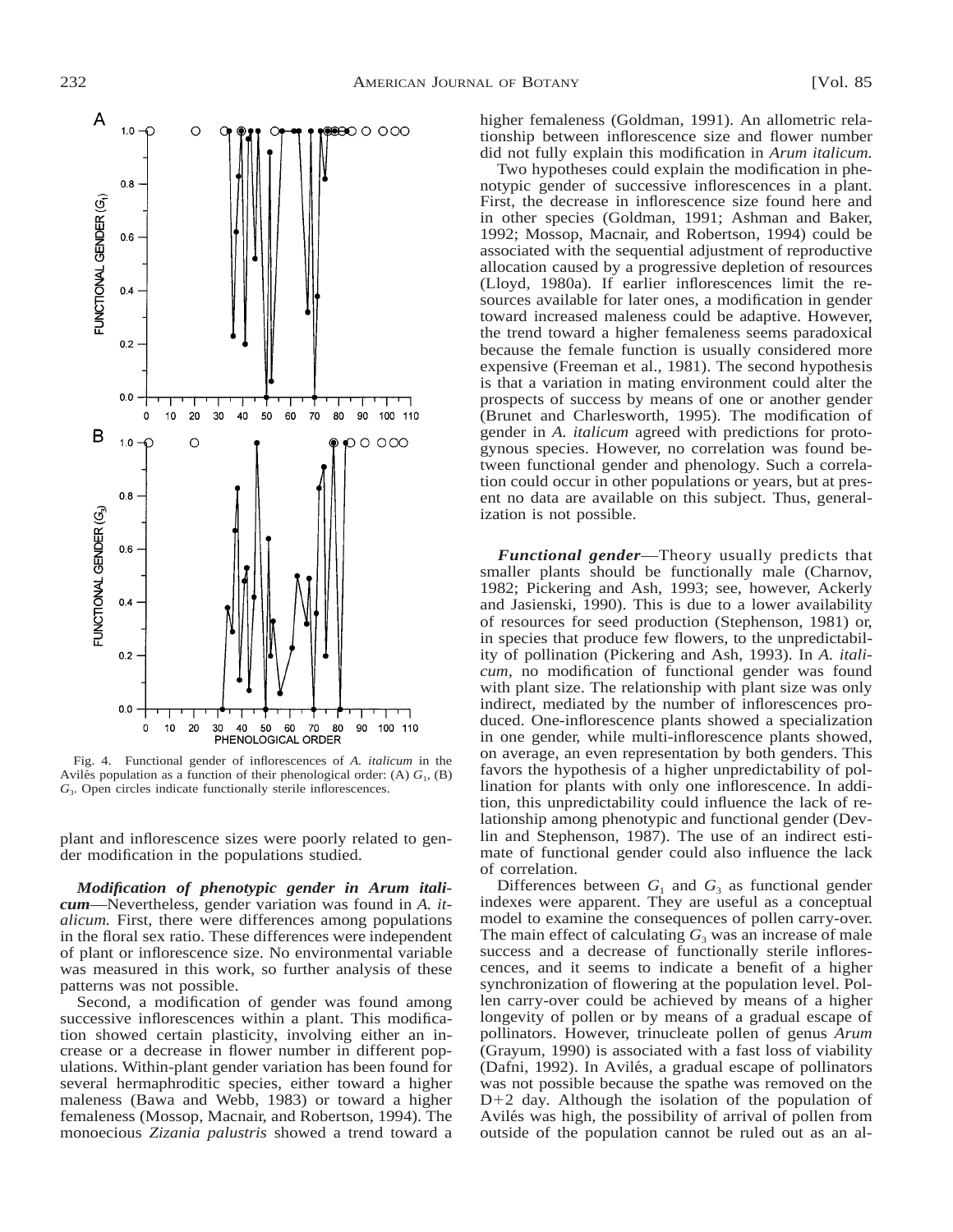ternative to explain the inflorescence pollination in days without pollen donors.

*Trade-offs among flower types*—Lloyd (1992) proposed the existence of a trade-off among fertile and sterile flowers. Also, the theory of sex allocation predicts the existence of a trade-off among allocation to each gender (Charnov, 1982). No such trade-off was found at the phenotypic level analyzed in this paper. This absence of a trade-off also appears to occur in other species (Goldman, 1991; Damgaard and Loeschcke, 1994; Mossop, Macnair, and Robertson, 1994). Competition between male and female functions assumes that these functions share the same resources (Burd and Head, 1992). However, each gender could be limited by different resources (Ashman and Baker, 1992). Also, Worley and Harder (1996) proposed that traits derived from a common process, as in the formation of an inflorescence, are more likely to be positively related. Nevertheless, the existence of a between-year trade-off cannot be discarded and warrants further study.

Although sterile flowers have a specific function during pollination, their exact number may not be very important for the proper functioning of the trap. Their relative variability could explain the lack of relationship with inflorescence and plant sizes.

In conclusion, variability in phenotypic gender in *A. italicum* does not seem to follow the size advantage model. Also, the lack of correlation between phenotypic and functional gender during the flowering period does not give (tentatively) support to the prediction of Brunet and Charlesworth (1995) of an increasing female gender for protogynous species in response to a changing mating environment. Sex of flowers in this species did not seem to exhibit a phenotypic trade-off.

#### LITERATURE CITED

- ACKERLY, D. D., AND M. JASIENSKI. 1990. Size-dependent variation of gender in high density stands of the monoecious annual, *Ambrosia artemisiifolia* (Asteraceae). *Oecologia* 82: 474–477.
- ASHMAN, T.-L. 1994. A dynamic perspective on the physiological cost of reproduction in plants. *American Naturalist* 144: 300–316.
- , AND I. BAKER. 1992. Variation in floral sex allocation with time of season and currency. *Ecology* 73: 1237–1243.
- BAWA, K. S., AND C. J. WEBB. 1983. Floral variation and sexual differentiation in *Muntingia calabura* (Elaeocarpaceae), a species with hermaphrodite flowers. *Evolution* 37: 1271–1282.
- BERTIN, R. I. 1982. The ecology of sex expression in red buckeye. *Ecology* 63: 445–456.
- BICKEL, A. M., AND D. C. FREEMAN. 1993. Effects of pollen vector and plant geometry on floral sex ratio in monoecious plants. *American Midland Naturalist* 130: 239–247.

BOYCE, P. 1993. The genus *Arum.* HMSO, London.

- BRUNET, J., AND D. CHARLESWORTH. 1995. Floral sex allocation in sequentially blooming plants. *Evolution* 49: 70–79.
- BURD, M., AND T. F. H. ALLEN. 1988. Sexual allocation strategy in wind-pollinated plants. *Evolution* 42: 403–407.

, AND G. HEAD. 1992. Phenological aspects of male and female function in hermaphroditic plants. *American Naturalist* 140: 305– 324.

- CHAPLIN, S. J., AND J. L. WALKER. 1982. Energetic constraints and adaptive significance of the floral display of a forest milkweed. *Ecology* 63: 1857–1870.
- CHARNOV, E. L. 1982. The theory of sex allocation. Princeton University Press, Princeton, NJ.

CLAY, K. 1993. Size-dependent gender change in green dragon (*Ari-*

*saema dracontium*; Araceae). *American Journal of Botany* 80: 769–777.

- DAFNI, A. 1984. Mimicry and deception in pollination. *Annual Review of Ecology and Systematics* 15: 259–276.
- . 1992. Pollination ecology, a practical approach. IRL Press, Oxford.
- DAMGAARD, C., AND V. LOESCHCKE. 1994. Genotypic variation for reproductive characters, and the influence of pollen-ovule ratio on selfing rate in rape seed (*Brassica napus*). *Journal of Evolutionary Biology* 7: 599–607.
- DE JONG, T., AND P. G. L. KLINKHAMER. 1994. Plant size and reproductive success through female and male function. *Journal of Ecology* 82: 399–402.
- DEVLIN, B., AND A. G. STEPHENSON. 1987. Sexual variations among plants of a perfect-flowered species. *American Naturalist* 130: 199– 218.
- FAEGRI, K., AND L. VAN DER PIJL. 1979. The principles of pollination ecology, 3rd ed. Pergamon, Oxford.
- FOX, J. F. 1993. Size and sex allocation in monoecious woody plants. *Oecologia* 94: 110–113.
- FREEMAN, D. C., E. D. MCARTHUR, K. T. HARPER, AND A. C. BLAUER. 1981. Influence of environment on the floral sex ratio of monoecious plants. *Evolution* 35: 194–197.
- GOLDMAN, D. A. 1991. Minimal male/female tradeoffs in *Zizania palustris,* a monoecious annual grass. *American Journal of Botany* 78: 189–197.
- GRAYUM, M. H. 1990. Evolution and phylogeny of the Araceae. *Annals of the Missouri Botanical Garden* 77: 628–697.
- HULL, C. H., AND N. H. NIE. 1981. SPSS update 7–9: new procedures and facilities for releases 7–9. McGraw Hill, New York, NY.
- KLINKHAMER, P. G. L., T. T. DE JONG, AND J. A. J. METZ. 1994. Why plants can be too attractive—a discussion of measures to estimate male fitness. *Journal of Ecology* 82: 191–194.
- LACEY, E. P. 1986. Onset of reproduction in plants: size- versus agedependency. *Trends in Ecology and Evolution* 1: 72–75.
- LACK, A. J., AND A. DíAZ. 1991. The pollination of *Arum maculatum* L.—a historical review and new observations. *Watsonia* 18: 333– 342.
- LLOYD, D. G. 1980a. Sexual strategies in plants. I. An hypothesis of serial adjustment of maternal investment during one reproductive season. *New Phytologist* 86: 69–79.
- . 1980b. Sexual strategies in plants. III. A quantitative method for describing the gender of plants. *New Zealand Journal of Botany* 18: 103–108.
- . 1988. Benefits and costs of biparental and uniparental reproduction in plants. *In* R. E. Michod and B. R. Levin [eds.], The evolution of sex, 233–252. Sinauer, Sunderland, MA.
- . 1992. Evolutionary stable strategies of reproduction in plants: Who benefits and how? *In* R. Wyatt [ed.], Ecology and evolution of plant reproduction: new approaches, 137–168. Chapman and Hall, New York, NY.
- , AND K. S. BAWA. 1984. Modification of the gender of seed plants in varying conditions. *Evolutionary Biology* 17: 255–338.
- LOVETT-DOUST, J., AND P. B. CAVERS. 1982. Sex and gender dynamics in jack-in-the-pulpit, *Arisaema triphyllum* (Araceae). *Ecology* 63: 797–808.
- LUNDHOLM, J. T., AND L. W. AARSSEN. 1994. Neighbour effects on gender variation in *Ambrosia artemisiifolia. Canadian Journal of Botany* 72: 794–800.
- MÉNDEZ, M. 1996. Reproductive biology of Arum italicum Miller (Araceae). PhD dissertation. University of Oviedo (in Spanish).
- . 1997. Sources of variation in seed mass in *Arum italicum. International Journal of Plant Sciences* 158: 295–305.
- , AND J. R. OBESO. 1993. Size-dependent reproductive and vegetative allocation in *Arum italicum* (Araceae). *Canadian Journal of Botany* 71: 309–314.
- MOSSOP, R., M. R. MACNAIR, AND A. W. ROBERTSON. 1994. Withinpopulation variation in sexual resource allocation in *Mimulus guttatus. Functional Ecology* 8: 410–418.
- PICKERING, C. M., AND J. E. ASH. 1993. Gender variation in hermaphrodite plants: evidence from five species of alpine *Ranunculus. Oikos* 68: 539–548.
- POLICANSKY, D. 1981. Sex choice and the size advantage model in jack-